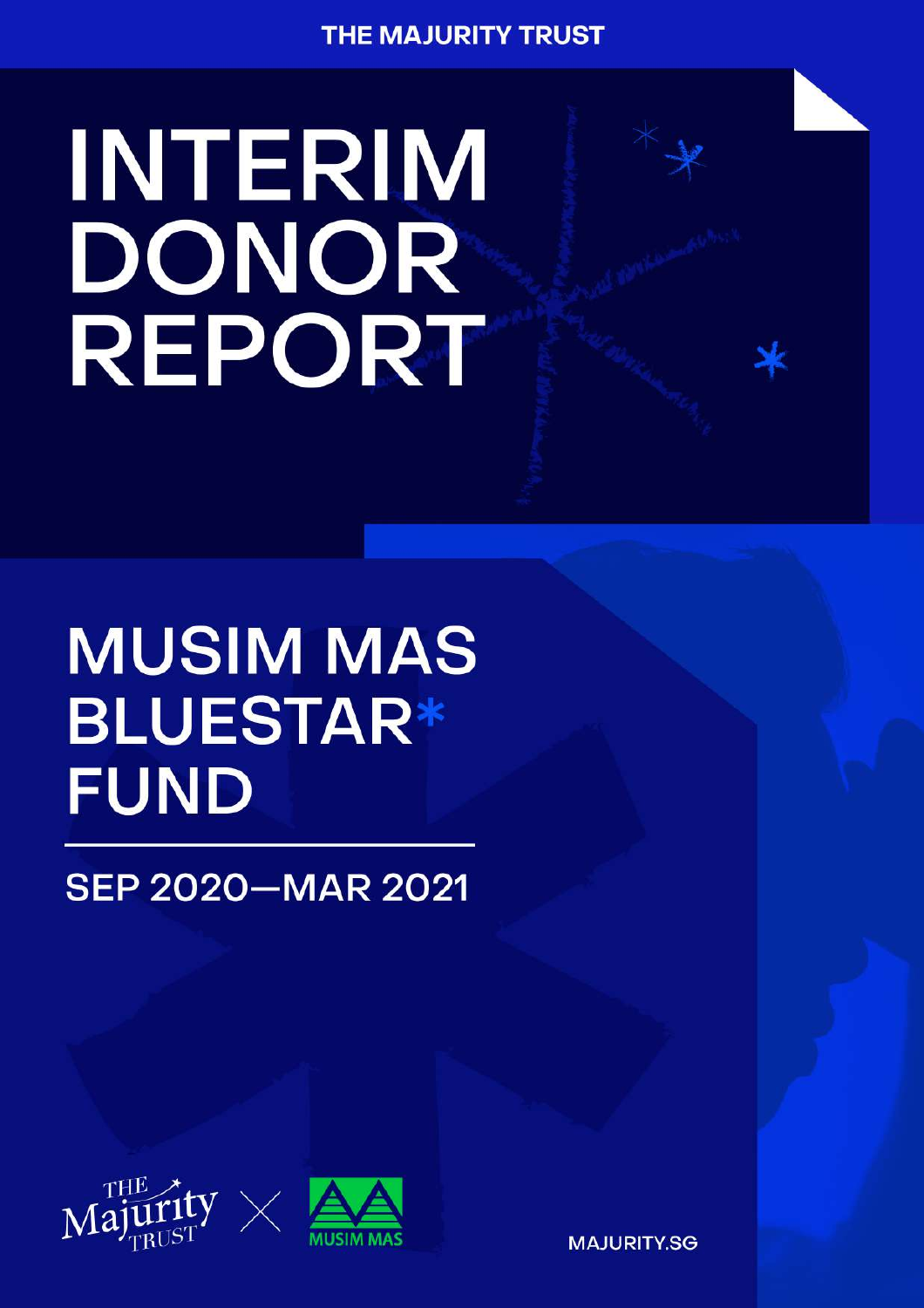

We would like to thank Musim Mas for their generous donation of \$1,000,000 to the BlueStar\* Fund. We would also like to thank our anonymous Angel donor for their \$50,000 gift to the Fund.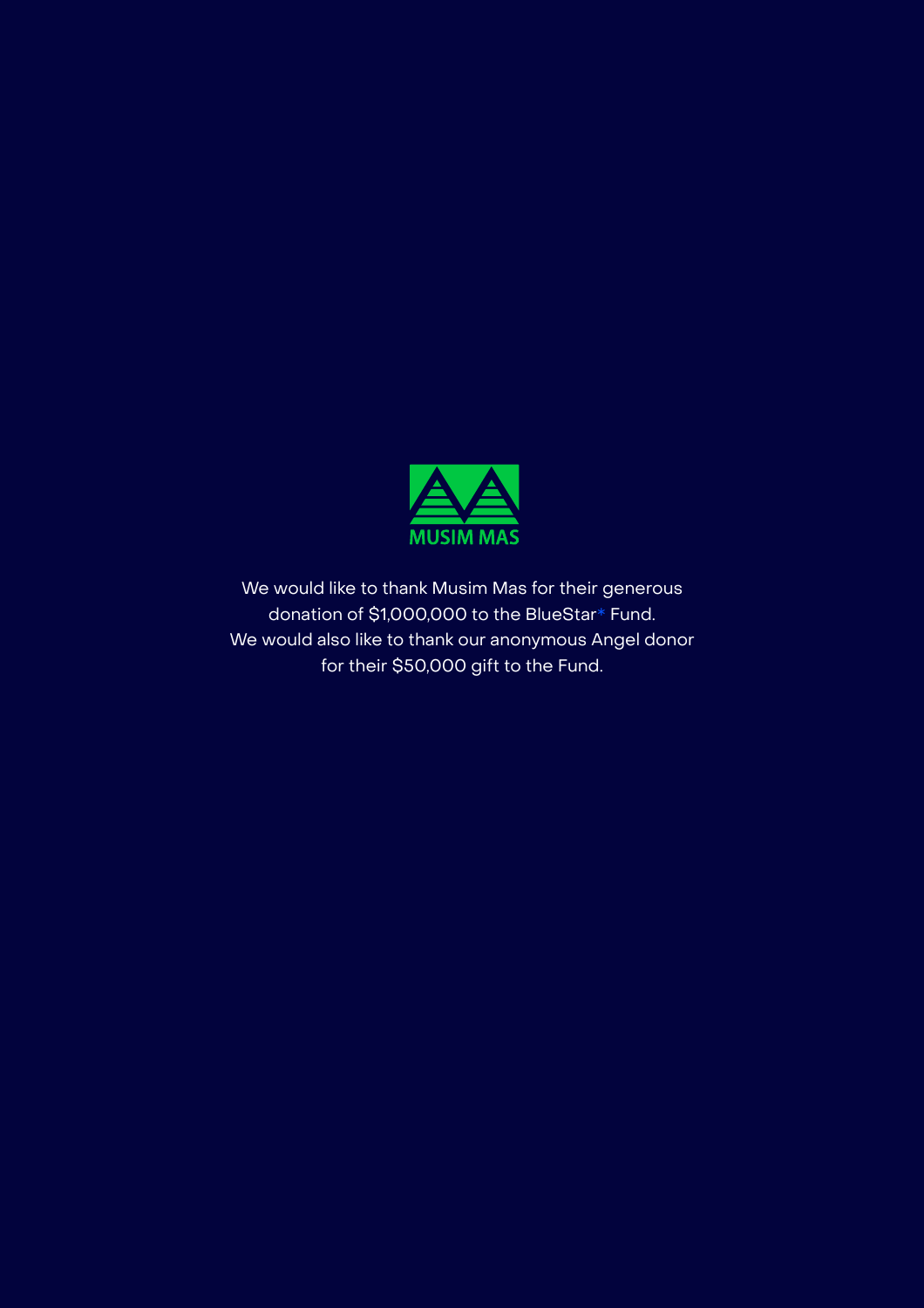<span id="page-2-0"></span>

# Executive Summary

In partnership with Musim Mas, the Musim Mas BlueStar\* Fund raised \$1,050,000 in 2020. 95% of funds raised have been committed to Outreach and Awareness, Early Intervention, and other Intervention projects. As of 31 Mar 2021 the Fund is working with 8 grantees that have reached 4,936 beneficiaries.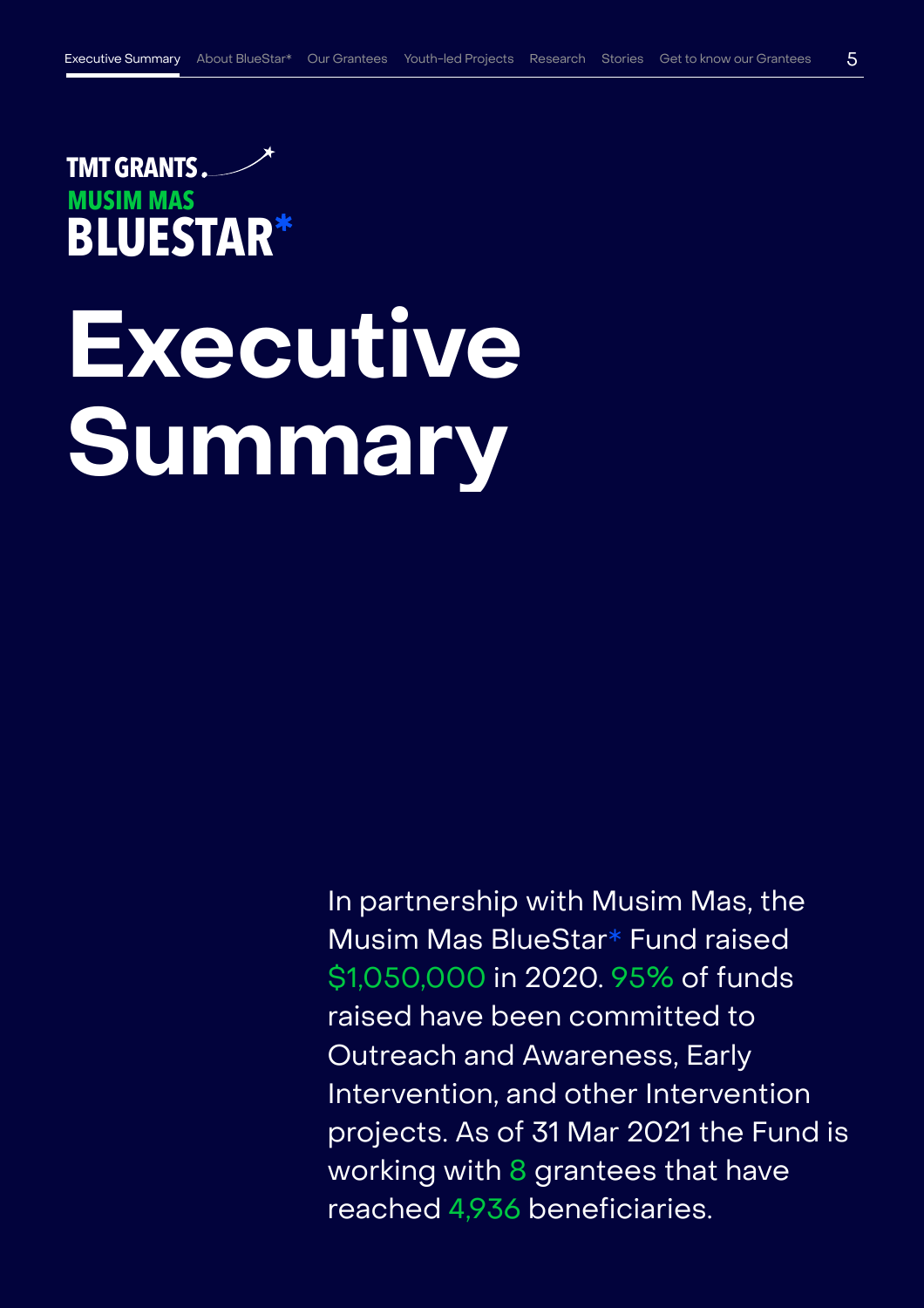# BlueStar\* Highlights



## 100% of the funds have been allocated across 3 strategic pillars



To support non-profit organisations delivering effective and innovative mental health programmes and services



To support youth-led projects that seek to help their peers facing mental health difficulties

For Research \$100k

To support applied research on youth experiences of mental health support, so as to improve future grant calls.

#### Funds Committed

Programmes and Interventions Outreach and Awareness

Families Vulnerable Adults Frontline Workers Total amount of grants approved by the respective grant panels

e.g. counselling, training e.g. care packages, events, seminars

Inclusive of parents Affected adults <65 y/o, ex-convicts, displaced workers, other vulnerable groups Caregivers, cleaners, healthcare worker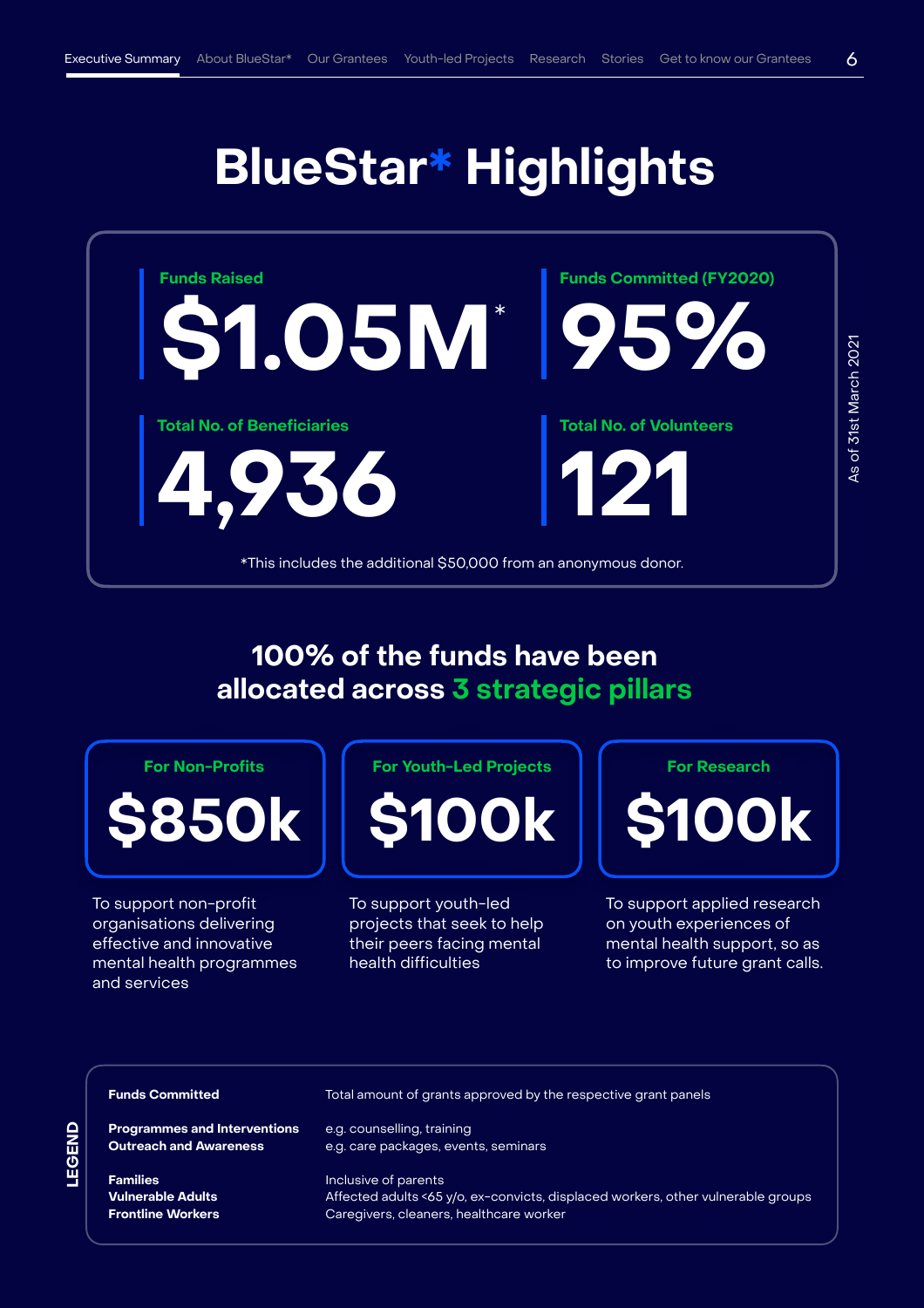

Depression among youth is a significant problem. Studies in Singapore suggest that depression affects 2.5% to 18% of children and adolescents1. In 2013, depression was the second most prevalent condition diagnosed at IMH's Department of Child and Adolescent Psychiatry2.

Depression is particularly worrying as it can persist into adulthood if not treated, and is also the most common mental illness diagnosed in individuals who die by suicide. The Covid-19 pandemic has worsened these trends, making it more urgent to reach out to youth who are going though depression and other mental health problems.

- Clinical Practice Guidelines: Depression. 2012. Singapore: Ministry of Health. 1
- Lim, Choon Guan, Say How Ong, Chee Hon Chin, and Daniel Shuen Sheng Fung. 2015. "Child and Adolescent Psychiatry Services in Singapore." Child and Adolescent Psychiatry and Mental Health 9 (May). <https://doi.org/10.1186/s13034-015-0037-8>. 2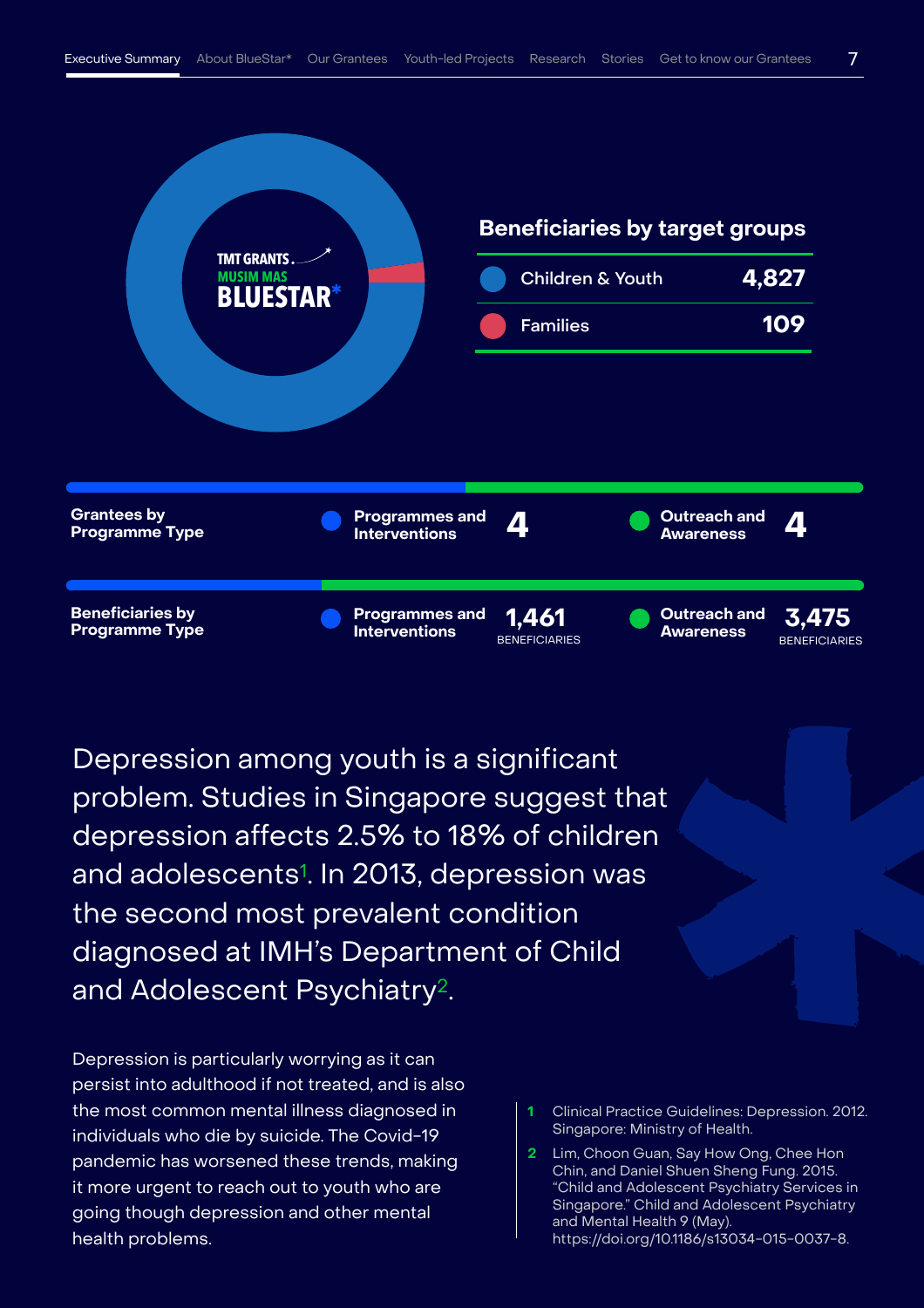One life lost is one too many Nou can make a difference

### Building Peer, Family and Community Support

Authorities have been giving more attention to youth mental health. In 2020 for instance, the Ministry of Education announced that they would make mental health part of the CCE curriculum in secondary schools, that polytechnics and ITE would develop mental health resources for their students, and that teachers would be trained on how to pick up signs of distress, reach out to students with mental health issues, and refer them to professionals where needed. The Ministry of Education will also establish peer support structures in every school by 2022. In 2020 as well, the Ministry of Health with charity Care Corner, launched a one-stop point for youths to get coordinated mental health and social support services.

The Fund believes that there is still more that can be done, especially in growing peer, community, and family support for youths. Our hope is to increase the collective capacity of families and the community to help youths cope with depression early -- before their mental health states worsen. This in turn allows professional counsellors and medical professionals to focus their efforts on those with far more severe conditions.

#### To this end, the Fund supports programmes in 3 domains:

- **Outreach and Awareness: working** with youth and families to remove the stigma of depression, and give more confidence in discussing mental health. 1
- **Early Intervention:** helping youth who **2** Early Intervention: helping you<br>are in the very early stages of depression, or are starting to go through mental health pressures. These youth may not need professional help yet, and these programmes aim at preventing their mental health from worsening.
- Intervention: professional help for youth and their families who are grappling with depression and other mental health issues. These youth have more severe symptoms, and may have been referred by a trained counsellor or medical professional. 3

Part of the fund has also been allocated towards catalysing youth-led mental wellness and awareness projects for their peers; and towards research on how to improve "upstream" interventions.